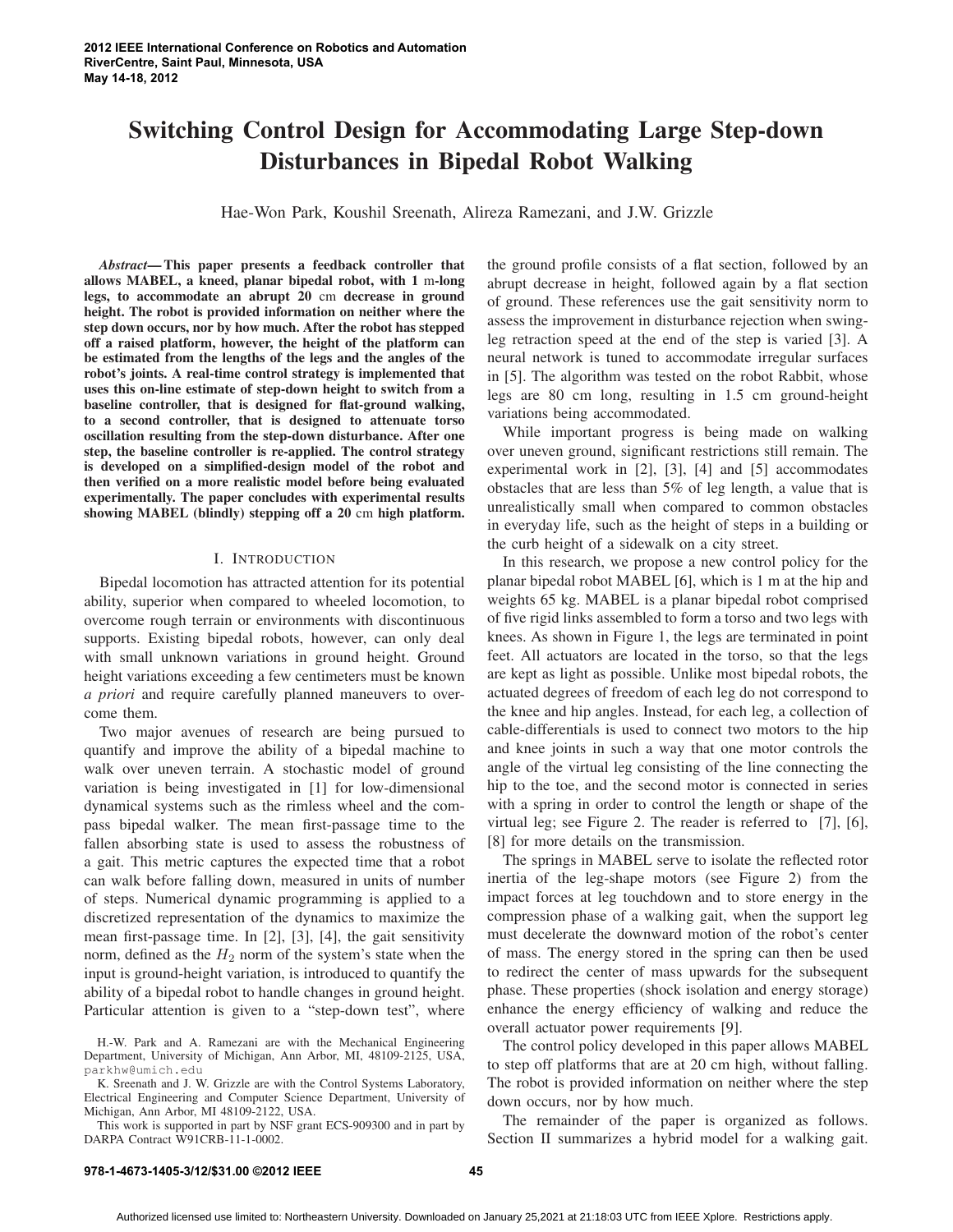

Fig. 1: (a) MABEL, an experimental testbed for bipedal locomotion. The robot is planar, with a boom providing stabilization in the frontal plane. The robot weighs 65 kg and is 1 m at the hip. (b) The *virtual compliant leg* created by the drivetrain through a set of differentials.

Section III introduces a baseline controller reported in [9] and an initial step-down experiment reported in [8]. A switching controller is designed in Section IV and the proposed controller is verified on a detailed simulation model in Section V. Experimental results of the new controller are provided in Section VI. Conclusions and future directions are given in Section VII.

#### II. SIMPLIFIED-DESIGN MODEL

Two models of MABEL have been developed and identified in [8]. This section briefly summarizes a *simplifieddesign model that is appropriate for control design*. In Section V, a more *detailed model appropriate for controller verification* will be considered; that model includes a compliant ground contact model with a nontrivial double support phase, instead of an inelastic contact with an instantaneous double support; in addition, it accounts for the stretching that occurs in the cables used in the differentials. The simplifieddesign model will be used in Section IV for controller design because it can be simulated twenty times faster than the detailed model.

The hybrid model consists of a continuous-time stance phase and an instantaneous double support phase. The overall dynamic model is derived with the method of Lagrange [10]. The generalized coordinates are taken as  $q :=$  $(q_{LA_{st}}; q_{mLS_{st}}; q_{Bsp_{st}}; q_{LA_{sw}}; q_{mLS_{sw}}; q_T) \in \mathcal{Q}$ , where, as in Figure 1 and Figure 2,  $q_{LA_{st}}$ ,  $q_{mLS_{st}}$ , and  $q_{Bsp_{st}}$  are the leg angle, leg-shape motor position, and angle of the pulley  $B_{spring}$  (a pulley which is connected to the free end of the spring as shown in Figure 2, and therefore corresponds to spring deflection) of the stance leg, respectively;  $q_{\text{LA}_{\text{sw}}}$  and  $q_{\rm mLS_{sw}}$  are the leg angle and leg-shape motor position of the swing leg, respectively;  $q_T$  is the angle of torso with respect to the vertical.



Fig. 2: MABEL's powertrain (same for each leg), all housed in the torso. Two motors and a spring are connected to the traditional hip and knee joints via three differentials, which are connected such that the actuated variables are leg angle and leg shape, see Figure 1, and so that the spring is in series with the leg-shape motor. The differentials are realized with pulleys and cables; for details, see [8].

The state-variable form of the stance-phase dynamics, with state vector  $x := (q; \dot{q}) \in TQ$ , can be expressed as,

$$
\dot{x} := \begin{bmatrix} \dot{q} \\ -D^{-1}H \end{bmatrix} + \begin{bmatrix} 0 \\ D^{-1}B \end{bmatrix}
$$
 (1)  

$$
\dot{f}(x) + g(x)u
$$
 (2)

$$
:= f(x) + g(x)u,
$$
 (2)

where,  $f, g$  are the drift and input vector fields, and  $H :=$  $C(q, \dot{q})\dot{q} + G(q) - B_{fric}\tau_{fric}(q, \dot{q}) - B_{sp}\tau_{sp}(q, \dot{q})$ . Here, D is the mass-inertia matrix,  $C$  is the matrix of centripetal and Coriolis terms,  $G$  is the gravity vector; and the matrices  $B$ ,  $B_{fric}$ , and  $B_{sp}$ , which are derived from the principle of virtual work, define how the actuator torques  $\tau$ , the joint friction torques  $\tau_{fric}$ , and the spring torques  $\tau_{sp}$ , enter the model, respectively.

An impact occurs when the swing leg touches the ground, modeled here as an inelastic contact between two rigid bodies. It is assumed that there is neither rebound nor slip at impact. Mathematically, the impact occurs when the solution  $\varphi$  of (1) intersects the switching surface

$$
S := \left\{ x \in T\mathcal{Q} \left| p_{\text{toe}_{\text{sw}}}^v(q) = 0 \right. \right\},\tag{3}
$$

where  $p_{\text{toe}_{\text{sw}}}^v(q)$  is vertical position of the swing toe. When impact occurs, the method of [11] provides a (static) map that takes the state variables just before impact to their values just after impact,

$$
x^+ = \Delta(x^-). \tag{4}
$$

Together, the stance-phase dynamics (1) and reset map (4) form a nonlinear system with impulse effects

$$
\begin{cases}\n\dot{x} = f(x) + g(x)u & x \notin \mathcal{S} \\
x^+ = \Delta(x^-) & x \in \mathcal{S}.\n\end{cases}
$$
\n(5)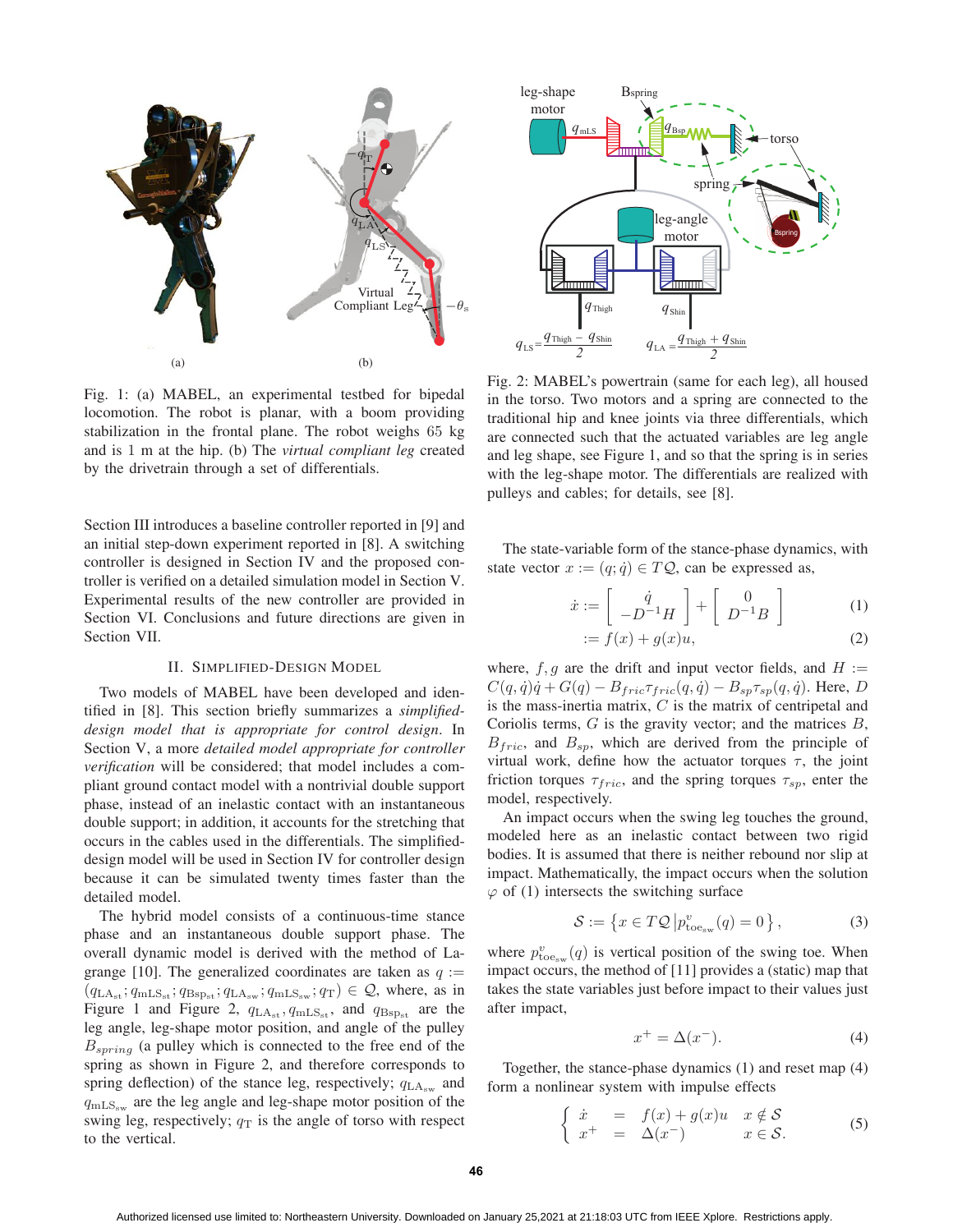More details about the development of the impact map and the hybrid model for MABEL are presented in [9]. Control design on the basis of this hybrid model is presented next.

# III. BASELINE STEP-DOWN PERFORMANCE

MABEL's baseline feedback controller is designed using the method of virtual constraints [12], and the specific controller used here has been reported in [9]. We modify the controller so that the end of the swing leg at mid-stance can clear a 2 cm obstacle, allowing the robot to step onto a platform before stepping off it.

As reported in [8], using the baseline controller, MABEL can accommodate a 5.08 cm step-down disturbance, but fell after stepping off the 6.35 cm platform because the leg broke on the ensuing step; the video is available at [13].

Analysis on experimental data revealed that the feedback system overreacts when correcting the forward pitching motion of the torso, causing a second, very rapid, forwardpitching motion of the torso. Because the angle of the swing leg was controlled relative to the torso, the swing leg rotated forward rapidly as well and impacted the ground with sufficient force to break the leg. Though not reported in [8], the experiment was repeated several times, with the same result, namely, a broken leg following a 6.35 cm step-down.

Further analysis of experimental data was carried out in [8] to study the impact forces that caused the leg to break. Using the impact model of [11], the contact intensity  $I_F$  at the leg end was estimated from the experimental data.  $I_F$  has units of  $N \cdot s$  and represents, roughly speaking, the integral of the contact force over the duration of the contact event. Figure 3 shows the estimated contact intensity when walking on flat ground and when stepping off several raised platforms. The data indicate that, upon stepping off the 6.35 cm platform, the impact intensity of the second step  $47 \text{ N} \cdot \text{s}$  was more than three times as intense as the impact intensity  $13 N \cdot s$ of walking on flat ground.

Hence, in the next section, in order to reject large stepdown disturbance, a switching controller is proposed that will result in a dramatic increase in performance : MABEL stepping off an 20.32 cm platform without falling.

# IV. A SWITCHING CONTROLLER BASED ON VIRTUAL **COMPLIANCE**

# *A. Overview of basic controller*

The baseline step-down experiments showed that MABEL falls on the second step of a large step-down, and not at the moment of step-down itself. The cause of the fall is the torso pitching forward too rapidly after leg impact with the ground. To attenuate the amount of torso pitching following a large step-down, we adopt the idea of a switching controller from [14].

The height of the platform, or equivalently, the depth of the step down, can be immediately computed at impact from the lengths of the robot's legs and the angles of its joints. If the calculated height of the platform is greater than 3 cm, the baseline controller is replaced for one step with a controller whose purpose is to attenuate pitching of the torso from the



Fig. 3: Impact intensity calculated from the baseline stepdown experiments. Only the vertical component is displayed. The green bar shows the average impact intensity when walking on flat ground; the bars show  $\pm$  one standard deviation. The blue bar shows the impact intensity upon stepdown, while the hatched red bar shows impact intensity for the ensuing step.

step-down disturbance. Then, at the beginning of the very next step, the baseline controller is re-applied.

#### *B. Shock absorbing controller*

The new controller, called a 'shock absorbing controller', imposes virtual holonomic constraints on only three variables,  $q_{\text{LA}_{sw}}$ ,  $q_{\text{mLS}_{sw}}$ , and  $q_{\text{T}}$ , instead of four variables, as in the baseline controller. In particular, the system input corresponding to the stance motor leg shape is left free and not used for imposing a virtual constraint. Recall that this motor is in series with a physical spring in the drivetrain, as shown in Figure 2. Following an idea developed in [15] for bipedal running on MABEL, we use the torque input of this motor to create an additional *virtual compliant element* by defining the feedback,

$$
u_{\rm mLS_{st}}(x) = -k_{\rm vc} \left( q_{\rm mLS_{st}} - q_{\rm mLS_{vr}} \right) - k_{\rm vd} \left( \dot{q}_{\rm mLS_{st}} \right). \tag{6}
$$

This feedback essentially turns the leg shape motor into a *shock absorber* with stiffness  $k_{\text{vc}}$ , damping  $k_{\text{vd}}$ , and rest position  $q_{\text{mLS}_{\text{vr}}}$ . As will be seen, this method of creating a virtual compliant element serves to maintain good ground contact forces (friction cone is respected and normal component is positive) during large step-down experiments.

In principle, each of the virtual constraints for the three controlled variables  $q_{\text{LA}_{sw}}$ ,  $q_{\text{mLS}_{sw}}$ , and  $q_T$  can be redesigned in the shock absorbing controller. We found that the baseline virtual constraints could be retained for the swing leg angle and shape; it was only necessary to redesign the virtual constraint for the torso. When redesigning the virtual constraint for the torso, the first and last coefficients of the Bézier polynomials from the baseline controller are retained; the coefficients between them, denoted hereafter by  $\alpha_T$ , will be selected through optimization.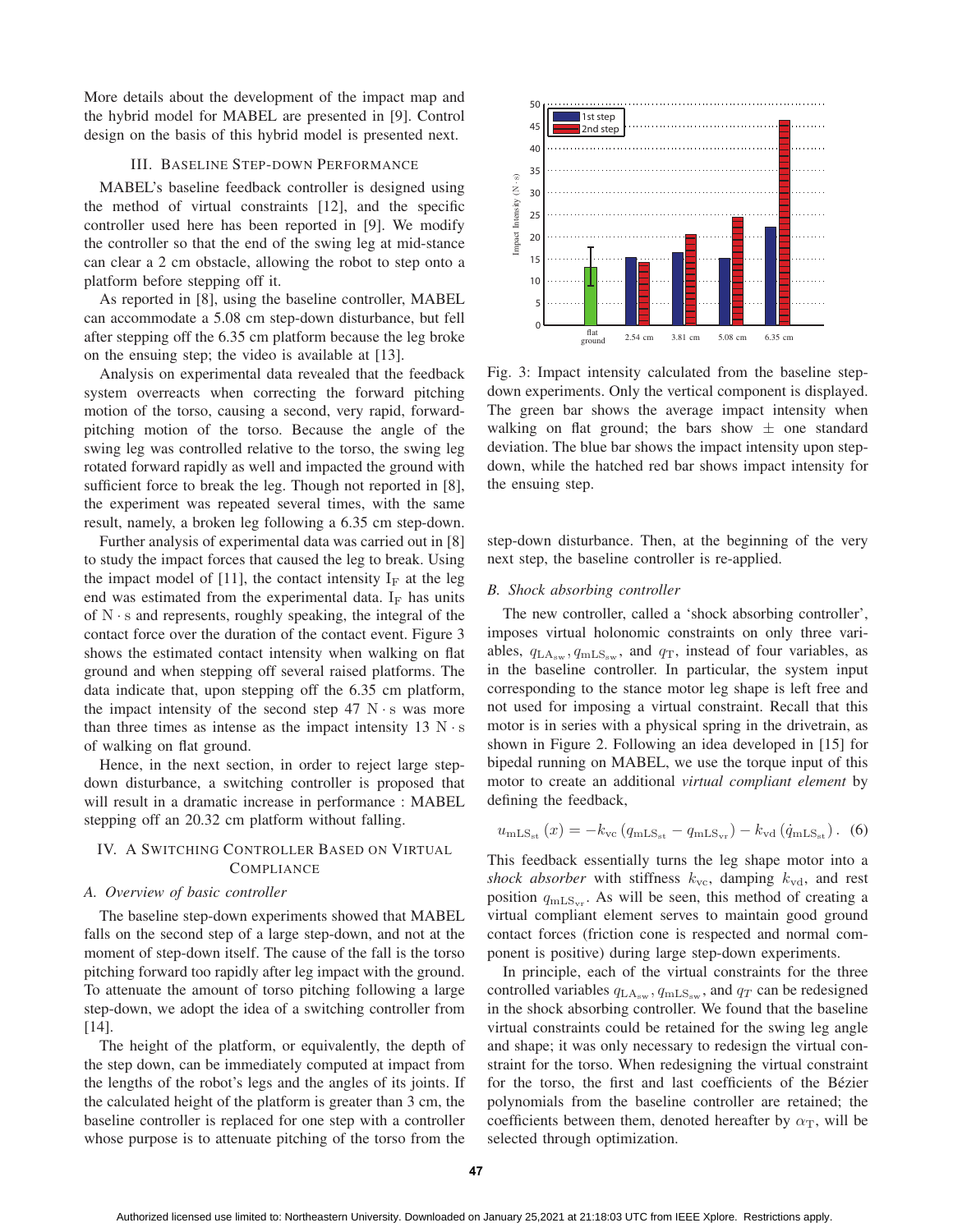The design parameters that are to be chosen through optimization are grouped into a vector denoted

$$
\Theta := \left[ \alpha_{\rm T}, k_{\rm vc}, k_{\rm vd}, q_{\rm mLS_{\rm vr}} \right]^T. \tag{7}
$$

In general, as in [16], a suite of parameters could be precomputed for a discrete set of platform heights, such as {5 cm, 10 cm, 15 cm, 20 cm}, and the controller would then select an appropriate parameter vector, or the baseline controller, based on the estimate of platform height made at step-down. We found, however, that when the virtual compliant element in (6) is used, a step-down controller designed for 20 cm can accommodate step-downs of 3 cm to 20 cm, and the baseline controller can accommodate variations in ground height from a 2 cm rise to a 3 cm step-down, without the controller being provided *a priori* information on the amount of ground height variation. This finding obviously leads to a very simple switching policy.

We next describe how the parameter vector in (7) is selected via optimization. Further details will be given in a forthcoming journal submission.

## *C. Optimization process*

The optimization process is based on the simplified-design model introduced in Section III, with the switching surface in (3), modified to account for a change in ground height at impact,

$$
\mathcal{S}_{\mathrm{H}} := \left\{ x \left| p_{\mathrm{toe}_{\mathrm{sw}}}^{v} = H, H \in \mathbb{R} \right. \right\},\tag{8}
$$

where  $H$  is the height of the platform. With this definition, the original switching surface with a platform height of zero is denoted by  $S_0$ .

Assume the robot is on the periodic orbit corresponding to the baseline controller, and hence is walking on flat ground. As in Figure 4, let  $t_0$  be time that step-down is initiated, let  $t_1$  be the time the swing leg impacts the ground, and let  $t_2$ be the end of the next step, assuming it occurs. The robot is operating under the baseline controller over the interval  $[t_0, t_1)$ , and under the shock-absorbing controller over the interval  $[t_1, t_2]$ . Once the step-down height H is specified,  $x(t_1)$ , the state of the robot at time  $t_1$ , is known. A numerical optimization problem is posed so that the trajectory under the shock absorbing controller can be continued in such a way that the robot will not fall. In principle, the optimization could consider several steps, but only one step is considered here.

**Objective:** Select Θ in (7) to minimize peak-to-peak amplitude of torso oscillation as defined by,

$$
J_{\Theta} := \max_{t \in [t_1, t_2]} \{ q_{\mathrm{T}}(t) \} - \min_{t \in [t_1, t_2]} \{ q_{\mathrm{T}}(t) \},\tag{9}
$$

where  $q_T(t)$  is trajectory of the torso angle. The cost function  $J_{\Theta}$  is optimized subject to the following constraints:

1) positive horizontal swing toe position at the end of the step,

$$
p_2^h(t_2) > 0; \t(10)
$$



Fig. 4: Time  $t_0$  corresponds to the end of the last step on the platform;  $t_1$  is the end of the step-down; and  $t_2$  is the end of the ensuing step.

2) bound on the ratio of tangential to normal ground reaction forces experienced by the stance leg end,

$$
\max_{t \in [t_1, t_2]} \left\{ \frac{F_1^T(t)}{F_1^N(t)} \right\} < \mu_s; \tag{11}
$$

3) minimum normal ground reaction force experienced by the stance leg end,

$$
\min_{t \in [t_1, t_2]} \{ F_1^N(t) \} > C, \text{for some } C > 0; \tag{12}
$$

- 4) avoid premature impact, step length at least 95% of nominal;
- 5) upper bound on the magnitude of torso angular velocity

$$
\max_{t} \{| \dot{q}_{\rm T}(t) | \} < \gamma_{\dot{q}_{\rm T}}, \text{ for some } \gamma_{\dot{q}_{\rm T}} > 0. \tag{13}
$$

The optimization is conducted over a transient phase of the gait, and thus constraints are not required to impose periodicity of an orbit. We have observed that solutions to the above optimization problem tend to steer the robot so that the configuration variables at time  $t_2$  are near their values on the periodic orbit. We conjecture that this is because the two virtual constraints for the swing leg, as well as the ending value for the torso virtual constraint, are inherited from the baseline periodic orbit.

MATLAB's constrained optimization routine fmincon is used to perform the numerical search outlined above. Setting  $H = -0.2$ m, corresponding to a 20 cm step-down,  $\gamma_{\dot{q}_T}$  = 250 deg/sec,  $C = 200$  N, and  $\mu_s = 0.5$ , yields the parameter vector

$$
\Theta = [0.1417, -0.2338, -0.7765, -0.0529, 2.1088, 0.1297, 2.7028]^T.
$$

The resulting switching controller is then applied to the simplified-design model with a 20 cm step-down. The torso trajectory is shown in Figure 5. It is observed that the torso oscillates approximately 11° during the step following the step-down (red solid line) and then quickly converges to its nominal trajectory. On the other hand, under the the baseline controller (red dashed line), the torso noticeably overshoots when returning to the nominal lean angle. Figure 6 shows the normal ground reaction force and pulley  $B_{spring}$  angle, which are important indicators of ground contact condition.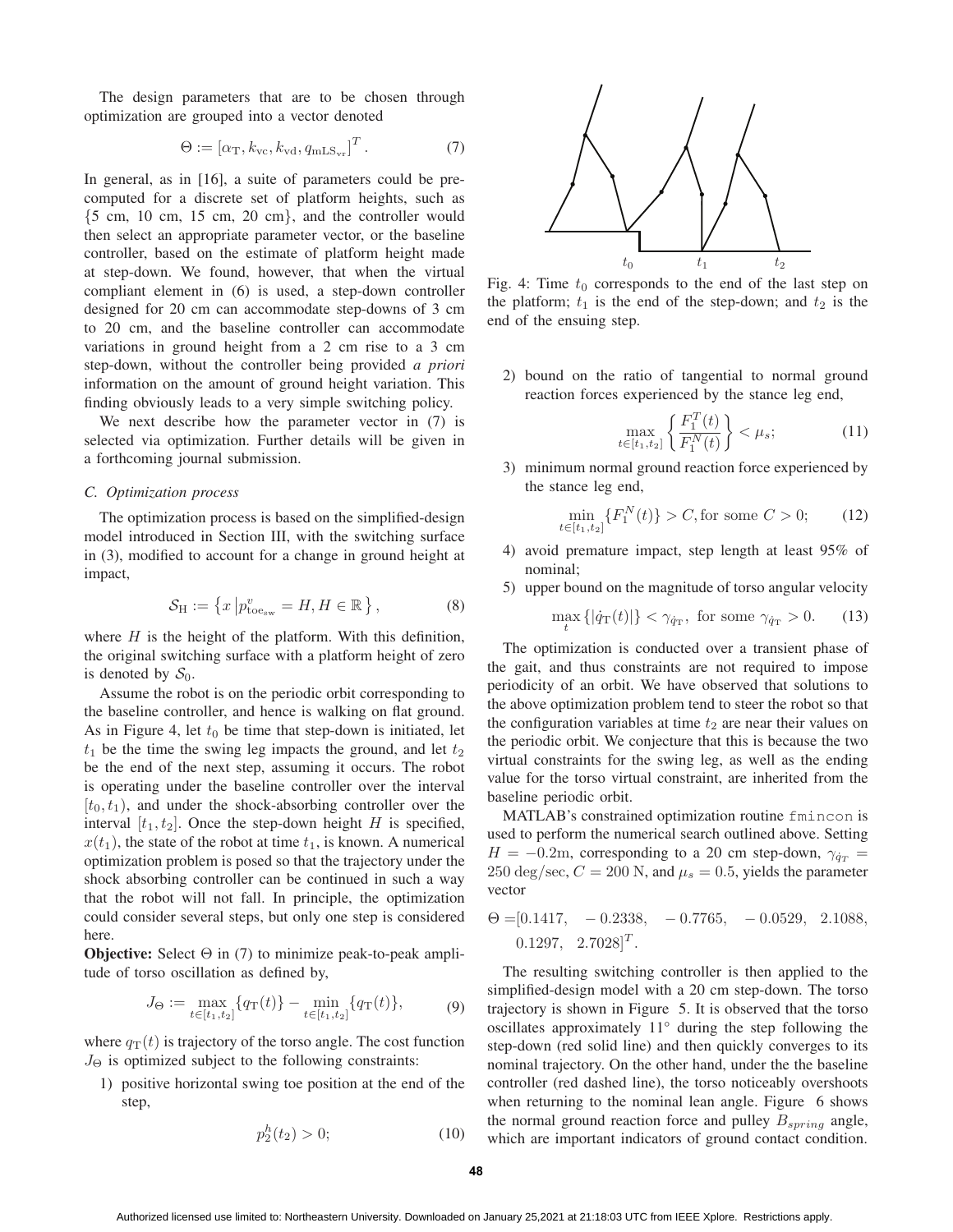

Fig. 5: Simulated torso trajectory with optimal parameter vector Θ on the simplified-design model for a step-down height of 20 cm. The switching controller is shown with a solid line, while a dashed line represents the baseline controller. Red line indicates the step following step-down.



Fig. 6: Simulation with optimal parameter vector  $\Theta$  on the simplified-design model for a step-down height of 20 cm. The switching controller is shown with a solid line, while a dashed line represents the baseline controller. Red line indicates the step following step-down.

Before implementing the controller on the robot, it is evaluated on a controller-validation model developed in [8]. As mentioned in Section II, the validation model takes into account more aspects of the physical robot, but it is too unwieldy for controller design when optimization is involved.

# V. CONTROLLER VERIFICATION ON DETAILED MODEL

The model used for control design does not fully reflect experimental reality due to the following reasons: cable stretch in the robot's drivetrain; asymmetry due to the boom radius not being large enough; the simplified impact model assumes an instantaneous double support phase, whereas, in experiments, the double support phase lasts approximately 20 ms. More details are provided in [6], [9] and [8]. By including cable stretch as a spring-damper, the boom dynamics to account for asymmetry side-to-side, and a ground model comprised of compliant ground and LuGre friction model [17], [18] in the mathematical model, the accuracy of the model is significantly improved. However, because of the complexity of this model, simulations of the *detailed model* take 20 times longer than the *simple model* developed in [9]. Hence, this model is not appropriate for optimization processes which may require thousands of simulations.



Fig. 7: Simulation data from the detailed model. Solid red line represents the step following step-off.

Therefore, to take only advantage of each model's strengths, low computational effort for the simple-design model and high accuracy for the detailed model, iterative controller design is conducted on the simple model first, and then the designed controller is tested on the detailed model, before implementing it on the robot.

As part of implementing the proposed controller on the detailed model, two modifications are made to account for the cable stretch which is the most critical reason for model discrepancy: (A) the coefficients of the virtual compliance in (6) are modified so that the series connection of the compliance due to the cable stretch and the virtual compliance has the effective compliance specified by the optimization process [15]; (B) the swing leg height is increased according to the platform height calculated at impact to prevent foot scuffing; (C) in addition, a one-step transition phase is added between the shock absorbing and baseline controller in order to connect two phases smoothly. With these modifications to the proposed controller, the simulation results in MABEL successfully stepping off a 20 cm platform.

Figure 7 shows  $q_T$  and  $q_{\text{Bsp}_{st}}$ . Despite the significant torso oscillation after step-down, the calculated impact intensity  $20.1$  N  $\cdot$  s from the 20 cm step-down simulation data is less than half of the impact intensity  $46.5$  N $\cdot$ s observed in the 6.35 cm step-down under the baseline controller (see Figure 3). Furthermore, it is observed that the torso oscillation damps out rapidly over the ensuing steps and the vertical ground reaction force is positive.

#### VI. EXPERIMENT

The switching controller is now evaluated on the robot. In the experiment, MABEL starts walking on a flat floor, walks up a ramp to a 17.78 cm platform and steps off, and completes a second lap before being stopped by a researcher. With the robot stopped, the platform is increased to 20.32 cm. The robot was then put back in motion, walked 19 steps, and stepped off the platform without falling.

Experimental data from the 20.32 cm step-down are shown in Figures 8 and 9. Following the step-down, the amplitude of torso oscillation is approximately 15°, while the detailed model predicted a value of 13.5°. Remarkably,